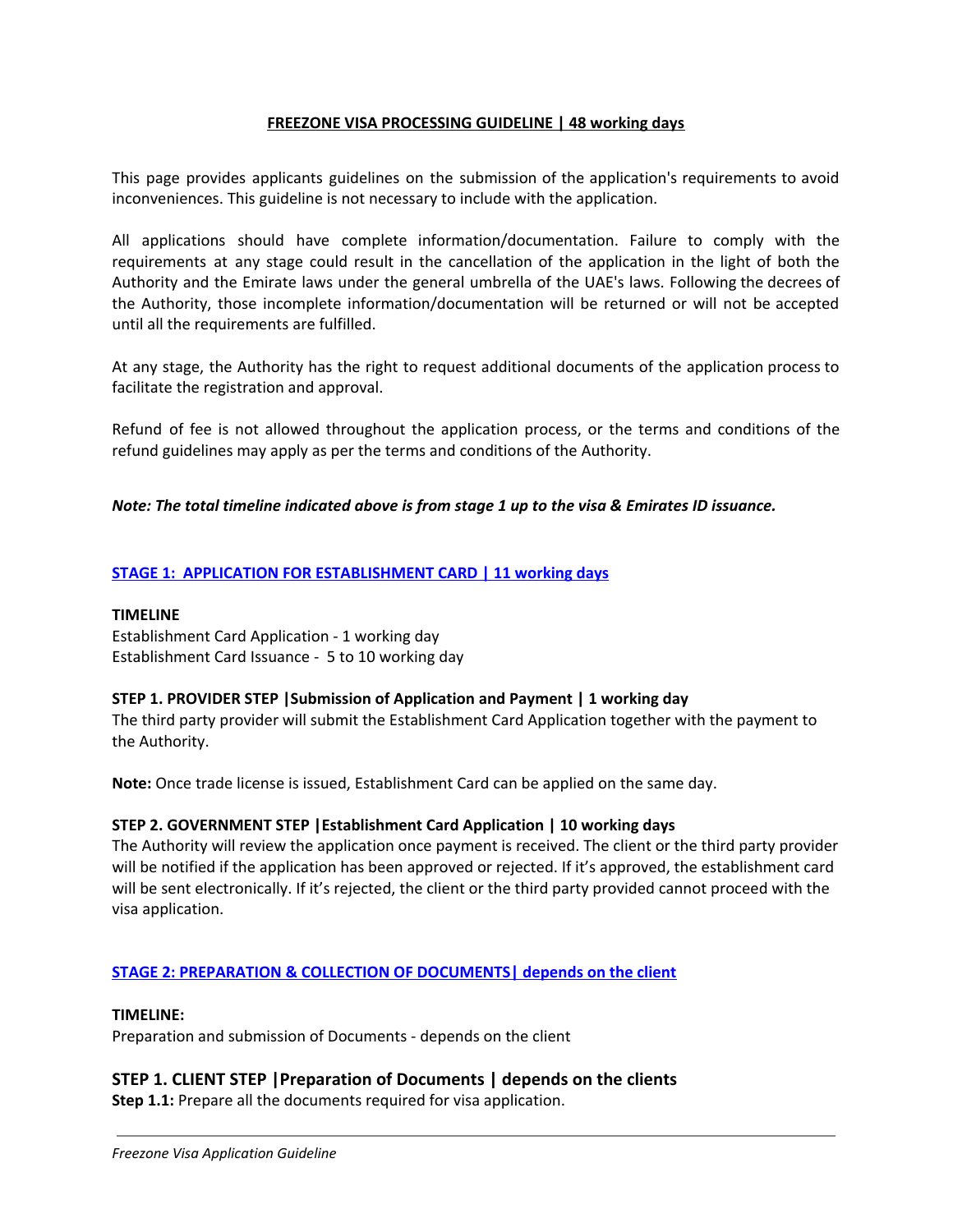| <b>Documents Required</b>              | <b>Remarks</b>                                                                        |
|----------------------------------------|---------------------------------------------------------------------------------------|
| <b>Trade License</b>                   | Scanned clear copy,<br>colored                                                        |
| <b>Establishment Card</b>              | Scanned clear copy,<br>colored                                                        |
| <b>Employees</b>                       | <b>Remarks</b>                                                                        |
| Passport copy                          | Scanned clear copy,<br>uncut with full border.<br>Please see the<br>guidelines below. |
| Passport size photo                    | Please see photo<br>guideline below                                                   |
| Tourist Visa (if applicable)           | Scanned clear copy,<br>colored                                                        |
| Residence Cancellation (if applicable) | Scanned clear copy,<br>colored                                                        |
| Emirates ID (if resident)              | Scanned clear copy,<br>back and front                                                 |

## **Passport Size Photo Guidelines:**



- **●** White Background
- **●** Teeth should not be visible
- **●** Light colored shirts are not allowed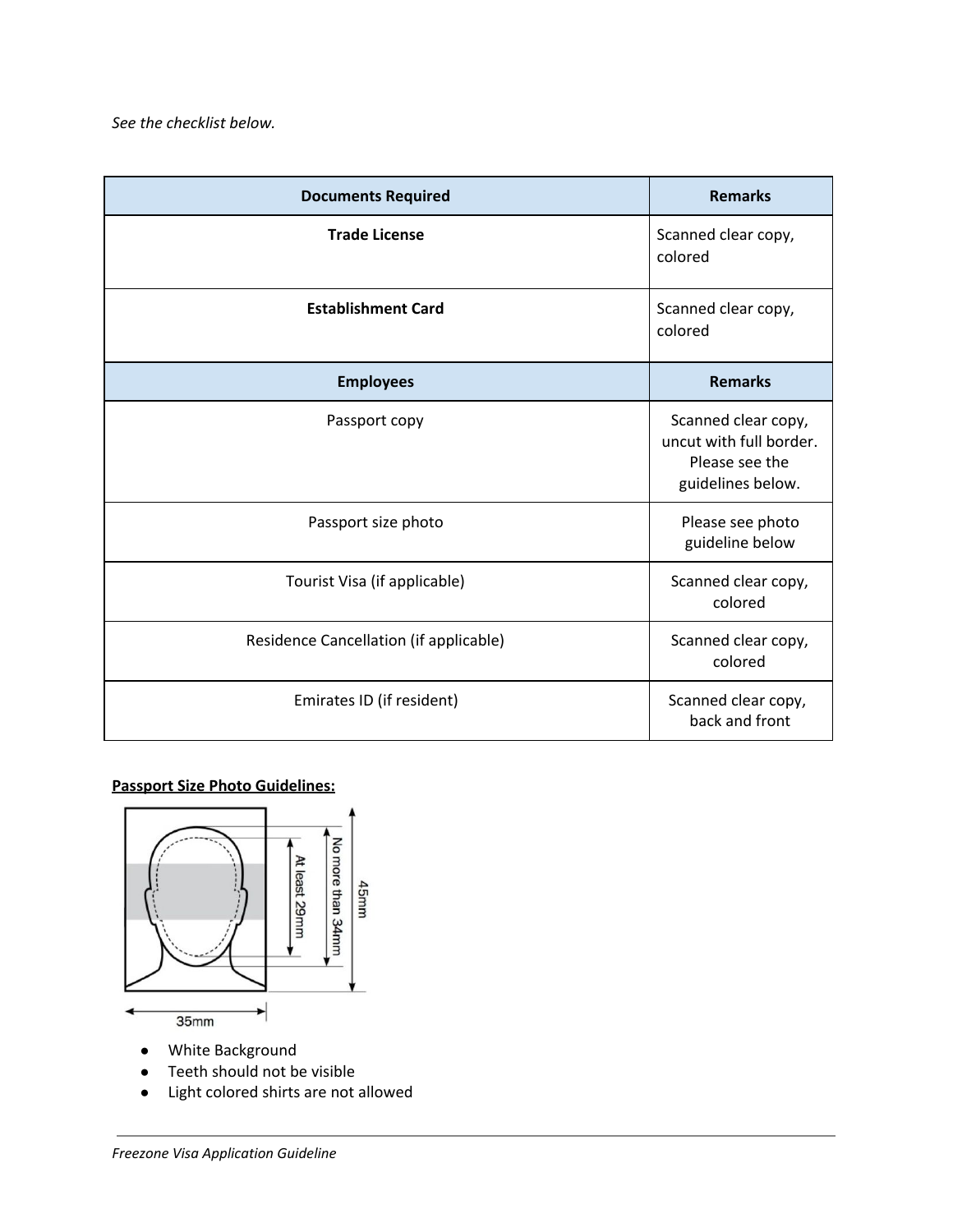- **●** Jewelry and eyeglasses not allowed
- **●** No handwritten marks allowed on the photos
- **●** Must be in high resolution

## **Passport Copy Guidelines:**

- Colored and clear full page of passport
- Passport should be valid for a minimum of 7 months
- Amendment/modification page should be included (if applicable)
- Additional remarks for below nationalities:
	- o India First and last page copy
	- o Pakistan First and second page copy
	- o Sri Lanka First and fourth page copy
	- o US First and special comment page copy
	- o Nepal First and last page copy

**Step 1.2:** Submit all the necessary documents to the third-party provider together with the payment for visa application.

#### **STEP 2. PROVIDER STEP | Collection of Documents and Payment | 1 working day**

**Step 2.1:** Review all the documents submitted and prepare the documents needed for visa application

**Step 2.2:** Submit application and payment for the following fees to the Authority:

- E-channel Registration Fees
- Visa Application Fees

**Note:** Submission of documents to the authorities can be done the same day the client submitted the documents. Documents submitted after 3:00 pm will be processed the next day.

#### **STAGE 3: VISA PROCESSING | 19 working days**

#### **TIMELINE**

Issuance of E-visa or entry permit - 5-7 working days Issuance of Change Status - 3-5 working days Insurance Application (if applying from Dubai or Abu Dhabi only) - approx 3-5 days (depends on the insurance provider)

#### **STEP 1. GOVERNMENT STEP |Visa Processing | 12 working days**

Once application and payment received, the Authorities will review the documents and issue the following:

**Step 1.1:** Issuance of E-visa or Entry Permit *(5-7 working days)* **Step 1.2:** Issuance of Change Status *(3-5 working days)*

#### **STEP 2. PROVIDER STEP |Medical and EID Typing| 1 working day**